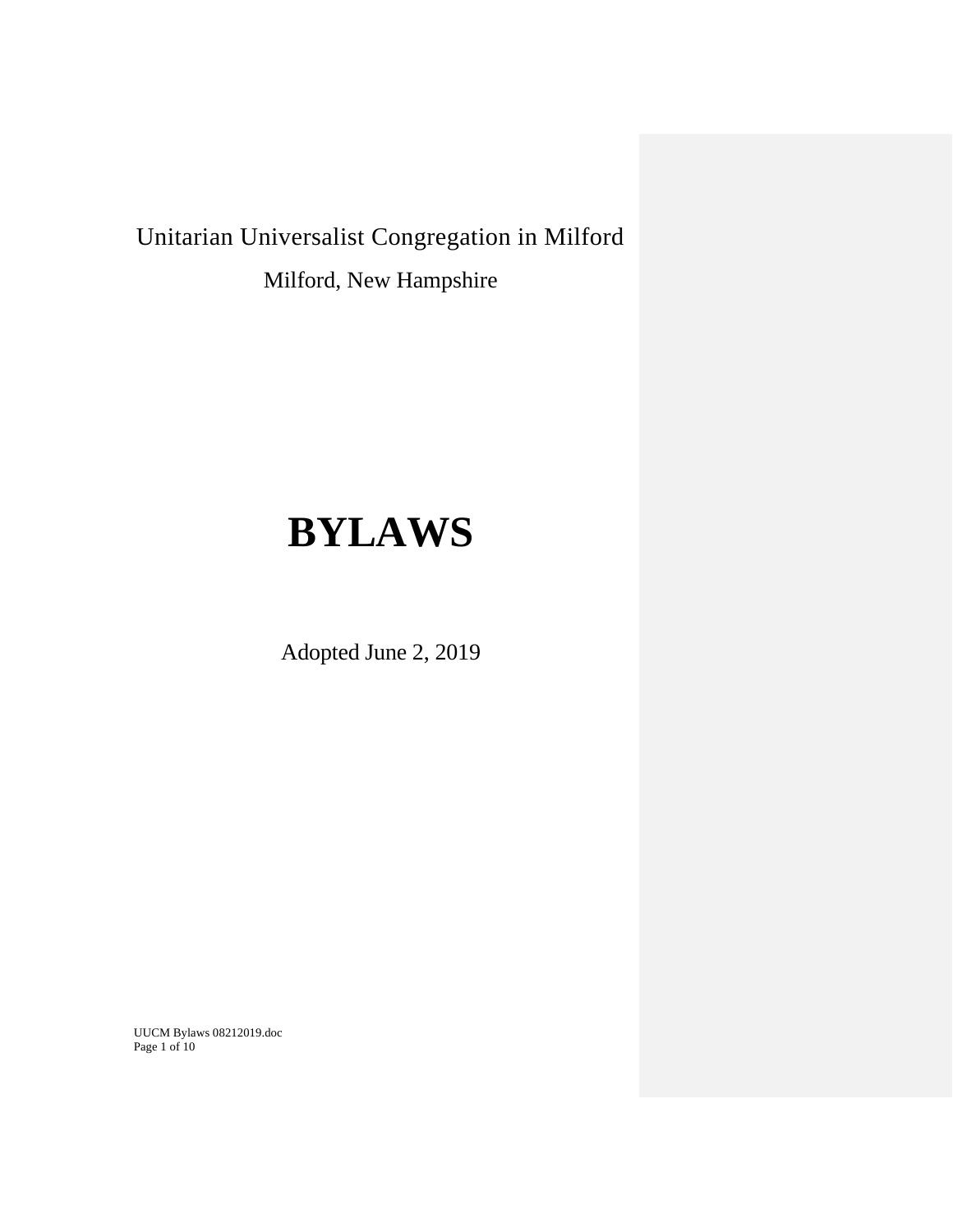## **Unitarian Universalist Congregation in Milford Milford, New Hampshire**

### **BYLAWS**

#### **ARTICLE I - Name and Purposes**

- A. The name of this religious corporation shall be the *Unitarian Universalist Congregation in Milford,* New Hampshire. It is hereafter called "the Congregation."
- B. The purpose of the Congregation shall be to provide, in the Souhegan Valley Area, a religious society which is both stimulating and meaningful to all people who believe in religious truth and freedom, to support and further religious liberalism with pride and dignity, and to maintain an atmosphere of good fellowship for all people.
- C. The Congregation is associated with the Unitarian Universalist Association and the Northern New England District of Unitarian Universalist Societies and shall cooperate with such projects as the Congregation may approve.

#### **ARTICLE II – Membership**

- A. All persons who are members of the Congregation at the time these bylaws are adopted or revised shall continue as members.
- B. A Member is any person at least sixteen years of age who is in agreement with the purposes of the Congregation, as stated in Article I-B of the bylaws, and who signs the Congregation's Membership Book. Said Member shall be entitled to vote at any business meeting of the Congregation. The above mentioned criteria are the sole criteria for membership in the Congregation.
- C. Any member who wishes to resign may do so by written notification to the Clerk.
- D. Members who have not participated in the life of the Congregation or made an annual financial contribution of record within a period of two (2) years will be contacted by letter or personal visit to determine if they desire to continue as members of the Congregation. In the absence of a clear, affirmative answer thirty (30) days after the mailing or visit, the Board or its appointed delegate shall have the power to remove the member's name from the list.

UUCM Bylaws 08212019.doc Page 2 of 10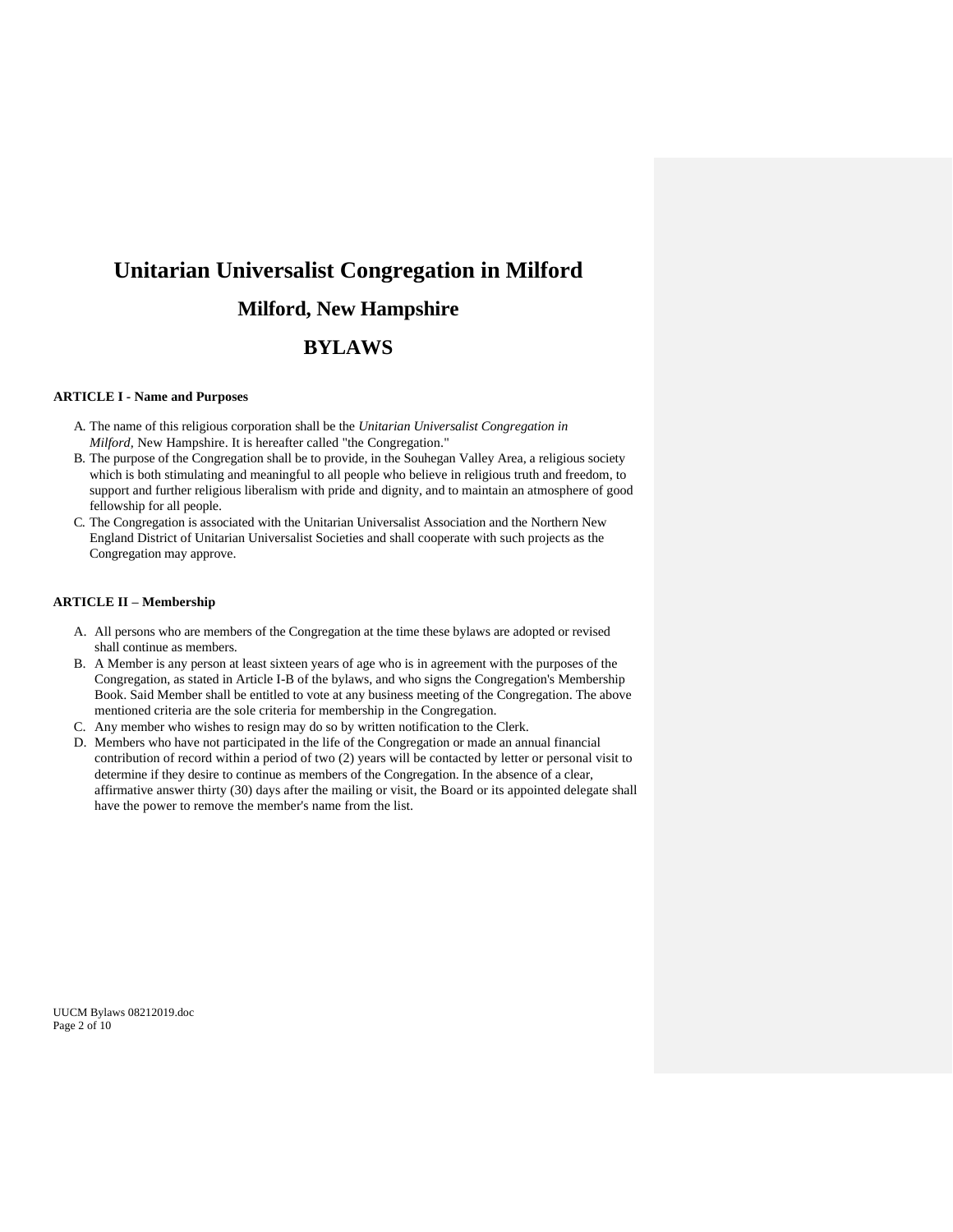#### **ARTICLE III - Meetings**

- A. A business meeting is defined as a meeting where the Congregation votes. All business meetings of the Congregation shall be held at least fourteen (14) days after the posting of a notice of such business meeting on the front and rear doors of the place where public worship is maintained by the Congregation, and the sending of a written notice, or electronic mail to those who have previously indicated that such is an acceptable form of notification, of such business meeting to all members. The notice for such business meetings shall specify the time and place of the business meeting and shall include all articles proposed by the Church Board or by five (5) members of the Congregation.
- B. The annual business meeting of the Congregation shall be held no earlier than ninety (90) days and no later than fifteen (15) days prior to the end of the fiscal year. The Church Board shall determine the date, time and place of the annual business meeting. The notice for the annual business meeting shall include, but is not limited to, articles for the election of officers of the Congregation, Church Board members, and the Congregational Development Committee and for the appropriation of monies to be expended.
- C. A special business meeting of the Congregation may be called by a majority vote of the Church Board or by petition of five (5) members of the Congregation submitted to the President.
- D.At special business meetings of the Congregation, only that business specified in the articles for such meeting shall be transacted.
- E. Twenty percent (20%) of the members of the Congregation shall constitute a quorum of any business meeting of the Congregation. A business meeting without a quorum must adjourn the business meeting to a later time and/or different place than that specified in the notice.
- F. There shall be no voting by proxy in business meetings of the Congregation.
- G. In the absence of the President, Vice-President and Clerk at any business meeting of the Congregation, a member of the Church Board shall call the business meeting to order and preside until a moderator *pro tem* and clerk *pro tem* shall have been elected, and such election shall precede the transaction of any other business.
- H. The rules of procedure at all business meetings of the Congregation shall be the Robert's Rules of Order Revised.

UUCM Bylaws 08212019.doc Page 3 of 10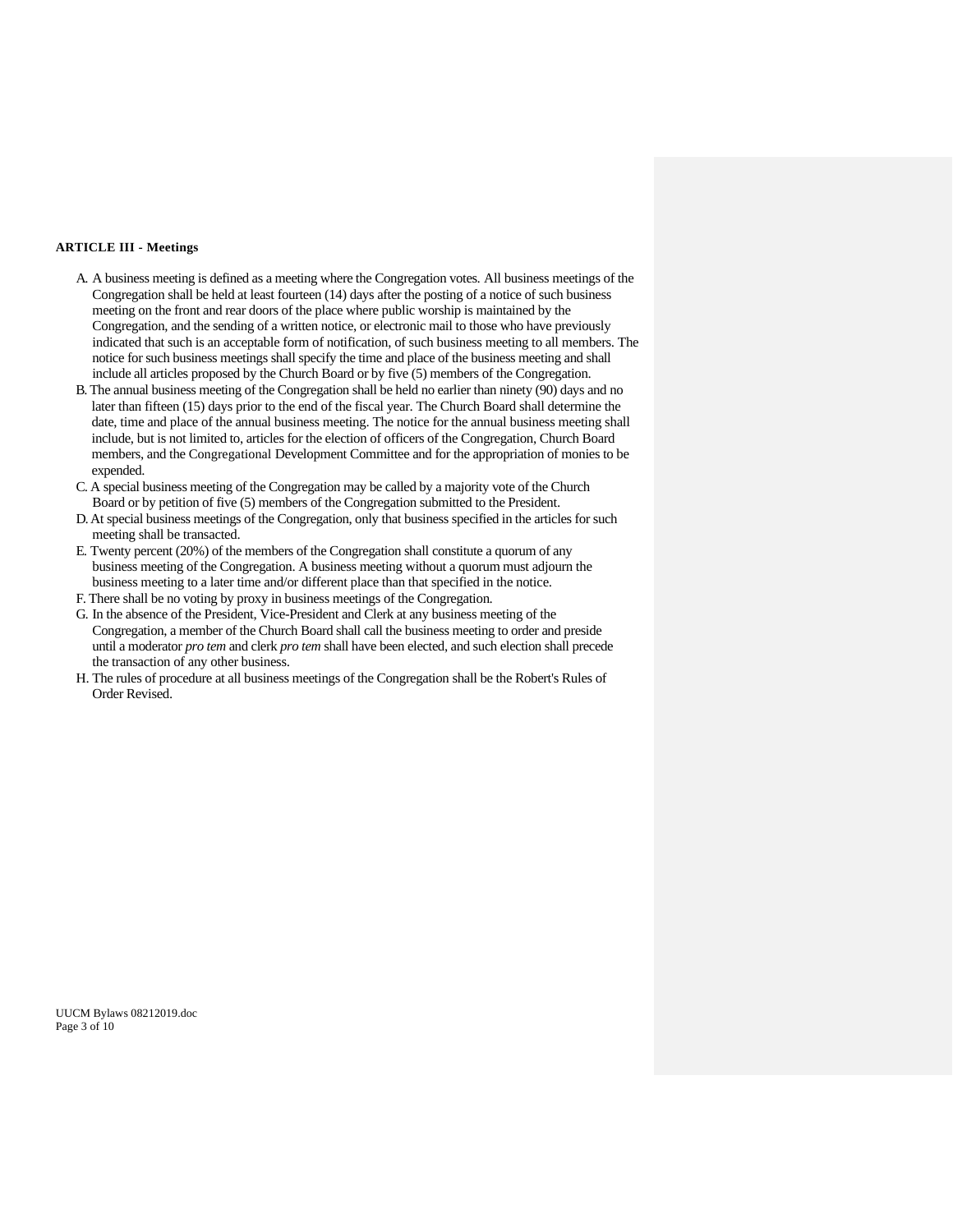#### **ARTICLE IV - Church Board**

A. Rights and Responsibilities of the Church Board

- 1. Shall have control of the Congregation's administration.
- 2. Shall conduct the business and affairs of the Congregation in accordance with votes of the Congregation.
- 3. Shall have care and custody of the real estate and tangible property of the Congregation.
- 4. Shall issue notices for the annual business meeting and for such other business meetings as may be necessary or required.
- 5. Shall report to the Congregation at each annual business meeting the amount of money necessary to be raised during the ensuing year for the support of the Congregation and for any other expenses.
- 6. Shall, at the first Church Board meeting of the fiscal year, fill any vacancies on the Committee on Ministry.
- 7. Shall meet regularly, but no less than 8 times per year.
- 8. Shall appoint delegates to all meetings of the Unitarian Universalist Association, the Northern New England District, and other meetings of denominational or interdenominational organizations.
- 9. Shall appoint any ad hoc committees as necessary.
- 10. Six (6) members shall constitute a quorum.
- 11. Without the approval of the Congregation, the Church Board may not enter into a contract or expend monies in excess of that budgeted by more than 2% of the annual budget for each fiscal year, except in the case of immediate need to preserve the building.
- B. All officers of and representatives to the Church Board must be Members of the Congregation.
- C. Church Board: There shall be a Church Board consisting of 9 members, including four (4) officers plus five (5) representatives, except in cases where there are co-Presidents or co-Vice-Presidents, in which case the number of officers and Board members may be adjusted as discussed in paragraph D below.
- D. Officers: The officers of the Congregation shall be a President, Vice-President, Clerk and Treasurer. The office of President may be shared by two people, each serving as co-President, and the office of Vice-President may be shared by two people, each serving as co-Vice-President
	- 1. If the co-officers (co-Presidents or co-Vice-Presidents) are *not* domestic partners, then they shall each have one vote on the Church Board and the number of representatives to the Church Board will be reduced so that the total number of Church Board members is nine.
	- 2. If the co-officers (co-Presidents or co-Vice-Presidents) are domestic partners, then they shall share one vote on the Church Board and the number of representatives to the Church Board shall not be reduced. The total number of Church Board members will therefore be increased due to the co-officers, and the total number of votes on the Church Board shall still be nine.
	- 3. All other bylaw provisions pertaining to the office of President and Vice-President shall apply to the office of co-President and co-Vice-President.
- E. Method of Election: At the annual business meeting, members of the congregation shall elect the following officers and representatives who shall take office effective on the first day of the fiscal year following the annual meeting at which they are elected:
	- 1. A President, Vice-President, Clerk and Treasurer, each to serve for a term of one year.
	- 2. Three (3) Church Board representatives in the even numbered years and two (2) Church
	- Board representatives in the odd numbered years, each to serve a term of two (2) years.
- F. Length of Service: The President, Vice President, Clerk and Treasurer may serve six (6) consecutive one-year terms, in any combination of officer positions. No person may serve more than six (6) years in any combination of officer and/or representative positions with the exception that a person who is President in their sixth  $(6<sup>th</sup>)$  year may serve a seventh  $(7<sup>th</sup>)$  year on the Church Board as President.

UUCM Bylaws 08212019.doc Page 4 of 10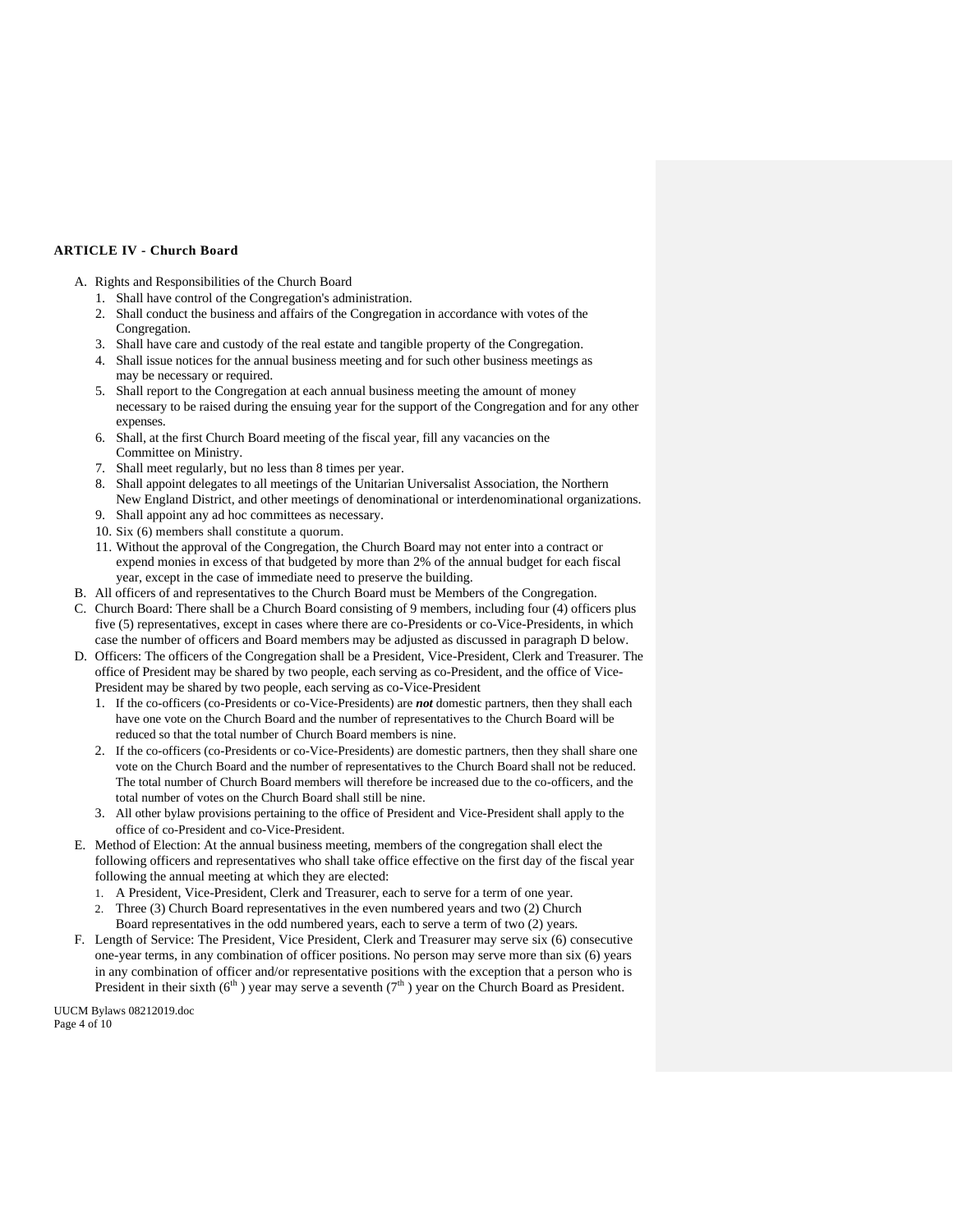Representatives of the Church Board may serve three consecutive two-year terms. Upon the expiration of a full year after leaving office, the President, Vice-President, Clerk, Treasurer, and Church Board representatives become eligible for election to any office or Church Board representative position.

G. The Church Board may designate a replacement for any elected officer or Church Board representative who for any reason is unable to complete the term of office. This appointment shall be in effect until the next annual business meeting.

UUCM Bylaws 08212019.doc Page 5 of 10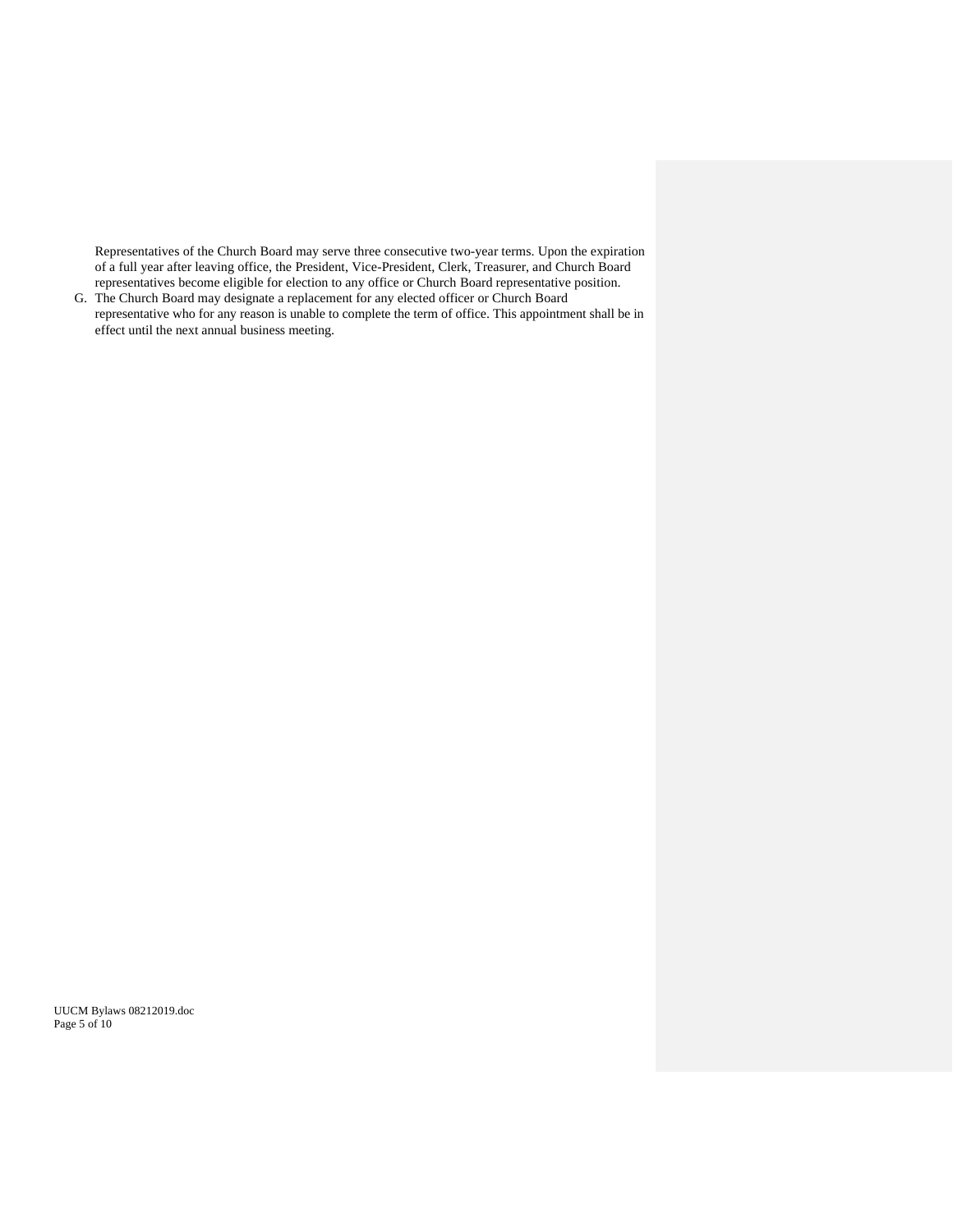#### **ARTICLE V - Duties of the Board Members**

#### A. President

- 1. Shall preside at all business meetings of the Congregation and the Church Board,
- 2. Shall perform an annual review of the bylaws.
- 3. Shall function as the liaison to the Committee on Ministry.
- 4. Shall perform such other duties as designated by the Church Board.

#### B. Vice-President

- 1. Shall preside at all business meetings of the Congregation or the Church Board when the President is absent, and perform such other duties as designated by the Church Board.
- 2. Shall monitor the activities of the standing committees.

#### C. Clerk

- 1. Shall attend all business meetings of the Congregation and record all votes and proceedings.
- 2. Shall attend and keep a record of action taken by the Church Board at all of its meetings.
- 3. Shall ensure that all active records and contracts of the Congregation are stored in a secure location at the church, with duplicate copies kept off site.
- 4. Shall prepare a record of the names of all who are members of the Congregation at the time of adoption of these bylaws and thereafter record in a place other than the Church Membership Book the names of all others who become members, with the dates of admission, withdrawal, or decease.
- 5. Shall keep a record of all statistics of membership as the Congregation or Church Board shall direct.
- 6. Shall prepare warrants for annual and special business meetings of the Congregation and preside at all business meetings of the Congregation or the Church Board when the President and Vice-President are absent.

#### D. Treasurer

- 1. Shall have custody of all monies applicable to the current operating expenses of the Congregation and disburse them in accordance with the votes of the Congregation or the Church Board.
- 2. Shall keep a true and accurate account of all monies received and disbursed.
- 3. Shall present this account at the annual meeting and upon request of the Board.
- 4. Shall ensure that policies insuring the Congregation against loss or liability and any written contracts relative to the tangible property of the Congregation are adequate and current and stored in a secure location.
- 5. Shall prepare and submit all filings and payments relating to State and Federal payroll and unemployment taxes in a timely manner.
- 6. The treasurer shall be informed of any committee expending monies in excess of its budget.
- 7. Shall serve as a member of the Finance Committee.
- E. Representatives
	- 1. Shall represent the interest of the Congregation on the Board
	- 2. Shall serve as liaisons to the various standing committees.

UUCM Bylaws 08212019.doc Page 6 of 10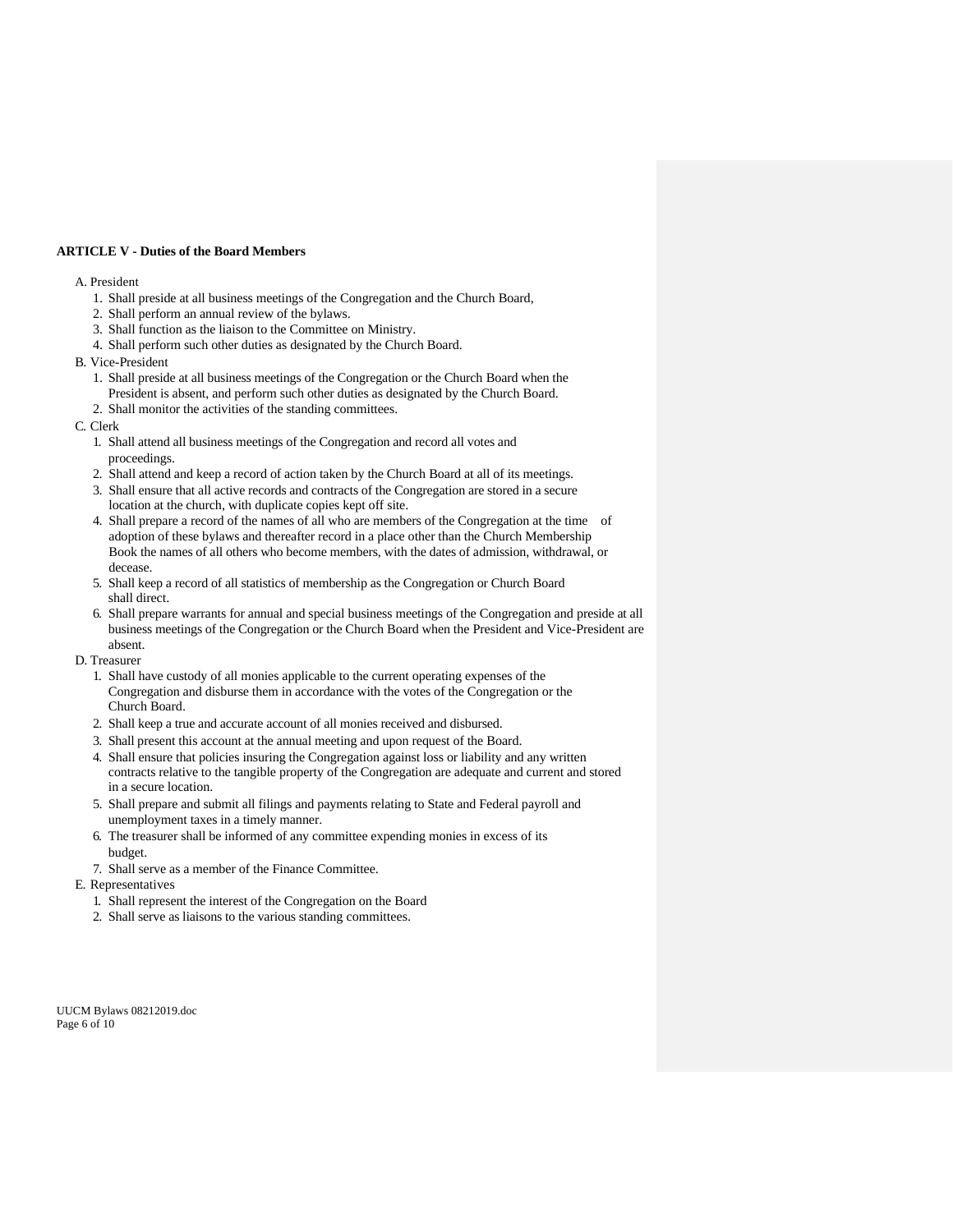#### **ARTICLE VI - Duties of Committees**

- A. There shall be two kinds of committees: Standing committees, and ad hoc committees. Standing committees are those committees that are always active. Ad hoc committees are those committees that are formed by the Board for the purpose of completing a specific task. There are three standing committees that are defined in the bylaws, which have a unique purpose in the mission of the Congregation. Any change to the purpose of these bylaws committees must be made by amendment of the bylaws.
- B. Establishment of standing committees: The Board shall have the authority to set up, charge, and supervise such standing committees as it may deem necessary. Except for committees established explicitly in these bylaws, the Board shall have the authority to alter committee charges and to dissolve committees.
- C. Committee Members: Members of standing committees named in the bylaws committees may be recruited by the Congregational Development Committee. Committee members need not be members of the Congregation.
- D. Committee chairs: Committee Chairs of standing committees may be recruited by the Congregational Development Committee, in consultation with the corresponding committee, and, if necessary, recommended to the Board for appointment. All Committee Chairs must be active members of the Congregation. The Board will appoint the Committee Chairs to those standing committees that are defined in the bylaws.
- E. Ad hoc committees: The Board may appoint ad hoc committees whose duties are limited to a specific task. Such committees shall serve until they have discharged the duties for which they were formed, or until dissolved by Board.
- F. Congregational Development Committee:
	- 1. There shall be a Congregational Development Committee, consisting of five (5) elected members, who may serve three (3) consecutive one-year terms.
	- 2. The Congregational Development Committee shall be responsible for nominating the officers and representatives of the Church Board and Trustees of the Endowment and designating each nomination by position.
	- 3. The Congregational Development Committee shall be responsible for assisting, upon request from the Church Board, in placing volunteers in key positions when such volunteers are required for the well-being of the Congregation. Such positions may be, but are not limited to, chairs of standing committees that are named in the bylaws.

UUCM Bylaws 08212019.doc Page 7 of 10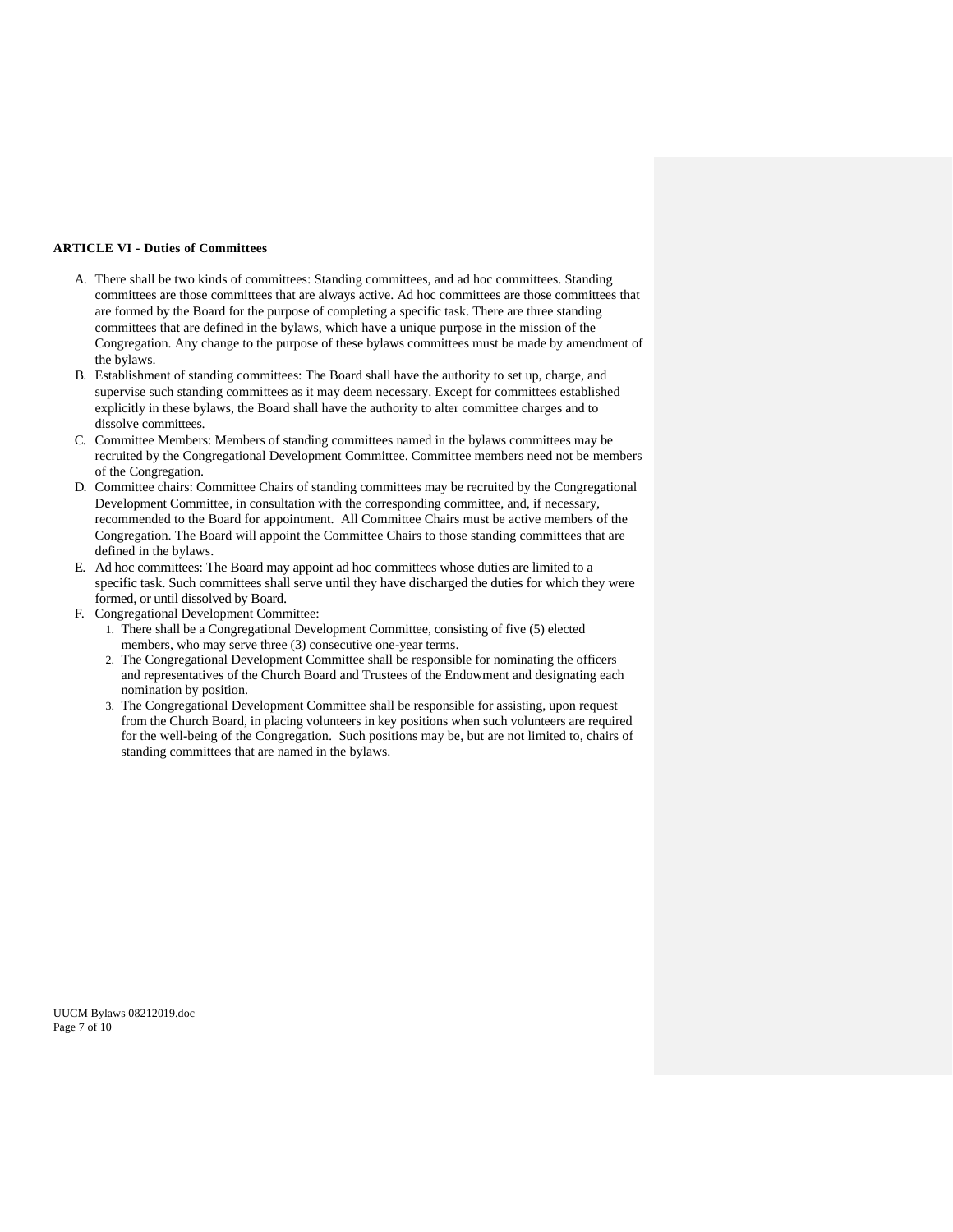#### G. Committee on Ministry

- 1. Ensures the quality of the shared ministry clergy, staff and laity of the Congregation by advocating, supporting and assessing the effectiveness of the shared ministry on a regular and continuing basis. Works with the congregation to understand and recognize its mission in terms of shared ministry. Aids the called minister(s) and director of religious growth in carrying out an effective shared ministry by being available for feedback and/or counsel. Supports Congregation members regarding shared ministry as needed. Advocates for the use of UU and UUCM principles in the shared ministry of the congregation.
- 2. Shall consist of three (3) members each to serve for a maximum of two (2) consecutive three-year terms. Committee members shall be members of the congregations and shall not be officers or members of the Church Board. Terms of office are staggered so that only one new Committee member is appointed each year. Each shall be selected by the Church Board from a slate of candidates, who are members of the congregation, submitted by the called minister(s) in consultation with director of religious growth.
- 3. Reports to the Church Board at least annually.

#### H. Finance Committee

- 1. Shall be responsible for submitting a budget to the Church Board.
- 2. Shall obtain pledges from members and friends of the Congregation to finance the budget or otherwise provide ways and means whereby the budget may be financed.
- 3. Shall invest and reinvest monies and securities owned by the Congregation, when so directed by the Church Board. >
- 4. Shall be responsible for an annual audit of the financial records of the Congregation and shall submit in writing a report of the audit to the Congregation.

#### **ARTICLE VII - The Minister(s)**

- A. The minister(s) shall be called or discharged by vote of two-thirds (2/3) of the members of the Congregation present at a business meeting legally called for that purpose after a majority of the Church Board has filed with the Clerk a written recommendation of such action.
- B. All ministers of the Congregation shall have fellowship with the Unitarian Universalist Association.
- C. The terms and conditions of the Minister's(s') employment shall be contained in a written contract. Such terms and conditions shall be voted upon by the Congregation and made a part of the record of the meeting at which such employment was voted.
- D. The minister(s) shall fulfill the responsibilities as stated in a job description mutually agreed upon by the minister(s) and the Church Board.
- E. The minister(s) shall be ex officio member(s) of all committees.

UUCM Bylaws 08212019.doc Page 8 of 10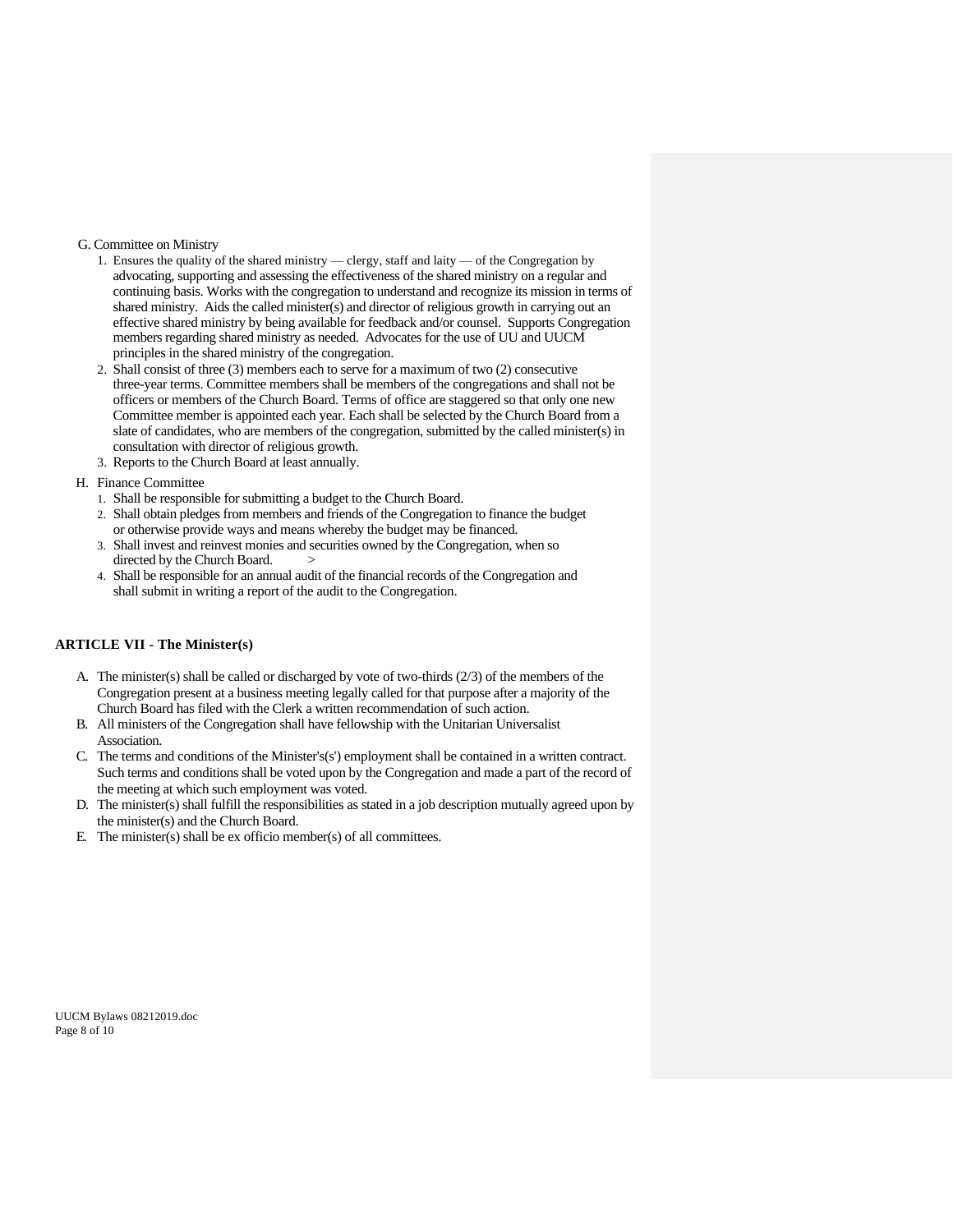#### **ARTICLE VIII - Endowment**

A. The Endowment shall be governed by a separate Endowment Policy, which shall be maintained and updated as necessary by the Trustees, with approval of the Board and the Congregation as provided for in the Policy.

#### **ARTICLE IX - Policies and Procedures**

- A. A Policy and Procedures Manual shall be maintained, reviewed and updated periodically by the Board or its designee. This shall contain job descriptions, bylaws, history, committee descriptions and reports, goals and objectives and other such items necessary for the function of the Congregation.
- B. Policies within this Manual may be changed, added to, or deleted by a majority vote of the Board.

#### **ARTICLE X - Fiscal Year**

A. The Fiscal year of the Congregation shall be from the first day of July through the last day of June.

#### **ARTICLE XI - Dissolution**

- A. The Congregation may be dissolved at a meeting for this purpose, the notice for which contains an article for such dissolution, by vote of four-fifths (4/5) of the members eligible to vote under provisions of Article II who are present and voting.
- B. In the event of the dissolution of the Congregation, all outstanding debts shall be paid and the remaining assets, both real and personal, after paying all just claim upon it, shall be conveyed to and vested in the Unitarian Universalist Association or its legal successor or to any Unitarian Universalist related organization, and the Church Board shall perform all actions necessary to effect such conveyance.

#### **ARTICLE XI - Amendments**

These bylaws may be amended so far is allowed by law, or repealed at any meeting of the Congregation, the notice for which contains an article for such amendment or repeal, by vote of twothirds (2/3) of the members eligible to vote under provisions of Article II who are present and voting.

UUCM Bylaws 08212019.doc Page 9 of 10